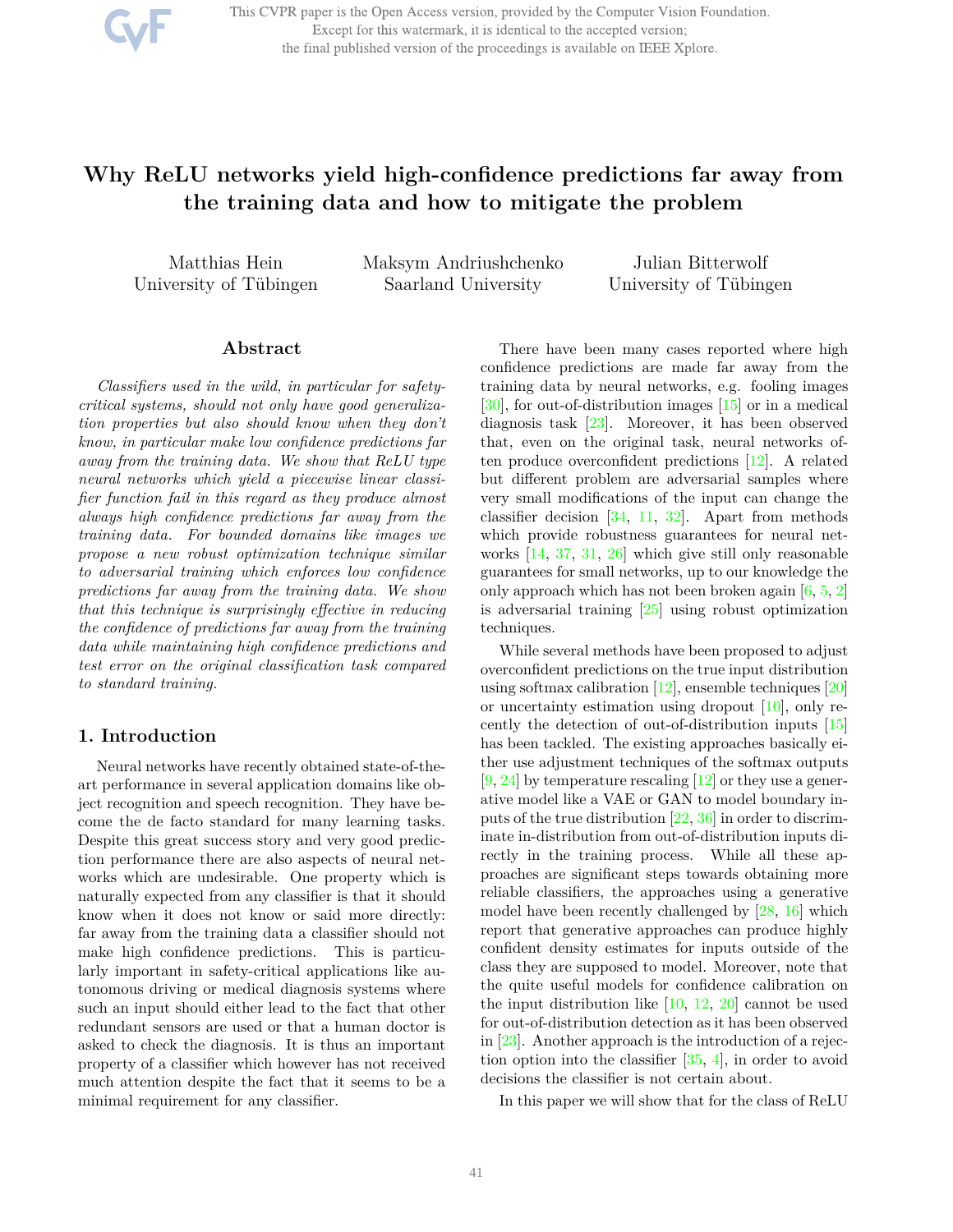networks, that are networks with fully connected, convolutional and residual layers, where just ReLU or leaky ReLU are used as activation functions and max or average pooling for convolution layers, basically any neural network which results in a piecewise affine classifier function, produces arbitrarily high confidence predictions far away from the training data. This implies that techniques which operate on the output of the classifier cannot identify these inputs as out-of-distribution inputs. On the contrary we formalize the well known fact that RBF networks produce almost uniform confidence over the classes far away from the training data, which shows that there exist classifiers which satisfy the minimal requirement of not being confident in areas where one has never seen data. Moreover, we propose a robust optimization scheme motivated by adversarial training [25] which simply enforces uniform confidence predictions on noise images which are by construction far away from the true images. We show that our technique not only significantly reduces confidence on such noise images, but also on other unrelated image classification tasks and in some cases even for adversarial samples generated for the original classification task. The training procedure is simple, needs no adaptation for different out-of-distribution tasks, has similar complexity as standard adversarial training and achieves similar or marginally worse generalization performance on the original classification task.

## **2. ReLU networks produce piecewise affine functions**

We quickly review in this section the fact that ReLU networks lead to continuous piecewise affine classifiers, see  $[1, 8]$ , which we briefly summarize in order to set the ground for our main theoretical result in Section 3.

**Definition 2.1.** *A function*  $f : \mathbb{R}^d \to \mathbb{R}$  *is called* piecewise affine *if there exists a finite set of polytopes*  ${Q_r}_{r=1}^M$  (referred to as linear regions of *f*) such that  $\cup_{r=1}^M Q_r = \mathbb{R}^d$  and *f* is an affine function when re*stricted to every Qr.*

Feedforward neural networks which use piecewise affine activation functions (e.g. ReLU, leaky ReLU) and are linear in the output layer can be rewritten as continuous piecewise affine functions [1]. This includes fully connected, convolutional, residual layers and even skip connections as all these layers are just linear mappings. Moreover, it includes further average pooling and max pooling. More precisely, the classifier is a function  $f: \mathbb{R}^d \to \mathbb{R}^K$ , where *K* are the number of classes, such that each component  $f_i: \mathbb{R}^d \to \mathbb{R}$ , is a continuous piecewise affine function and the *K* components  $(f_i)_{i=1}^K$  have the same set of linear regions. Note

that explicit upper bounds on the number of linear regions have been given [27].

In the following we follow [8]. For simplicity we just present fully connected layers. Denote by  $\sigma : \mathbb{R} \to$  $\mathbb{R}, \sigma(t) = \max\{0, t\},\$ the ReLU activation function, by  $L + 1$  the number of layers and  $W^{(l)} \in \mathbb{R}^{n_l \times n_{l-1}}$ and  $b^{(l)} \in \mathbb{R}^{n_l}$  respectively are the weights and offset vectors of layer *l*, for  $l = 1, \ldots, L + 1$  and  $n_0 = d$ . For  $x \in \mathbb{R}^d$  one defines  $g^{(0)}(x) = x$ . Then one can recursively define the pre- and post-activation output of every layer as

$$
f^{(k)}(x) = W^{(k)}g^{(k-1)}(x) + b^{(k)}, \text{ and}
$$
  

$$
g^{(k)}(x) = \sigma(f^{(k)}(x)), \quad k = 1, ..., L,
$$

so that the resulting classifier is obtained as  $f^{(L+1)}(x) = W^{(L+1)}g^{(L)}(x) + b^{(L+1)}.$ 

Let  $\Delta^{(l)}$ ,  $\Sigma^{(l)} \in \mathbb{R}^{n_l \times n_l}$  for  $l = 1, ..., L$  be diagonal matrices defined elementwise as

$$
\Delta^{(l)}(x)_{ij} = \begin{cases}\n\text{sign}(f_i^{(l)}(x)) & \text{if } i = j, \\
0 & \text{else.} \n\end{cases},
$$
\n
$$
\Sigma^{(l)}(x)_{ij} = \begin{cases}\n1 & \text{if } i = j \text{ and } f_i^{(l)}(x) > 0, \\
0 & \text{else.} \n\end{cases}.
$$

Note that for leaky ReLU the entries would be 1 and  $\alpha$  instead. This allows to write  $f^{(k)}(x)$  as composition of affine functions, that is

$$
f^{(k)}(x) = W^{(k)} \Sigma^{(k-1)}(x) \Big( W^{(k-1)} \Sigma^{(k-2)}(x)
$$
  
 
$$
\times \Big( \dots \Big( W^{(1)} x + b^{(1)} \Big) \dots \Big) + b^{(k-1)} \Big) + b^{(k)},
$$

We can further simplify the previous expression as  $f^{(k)}(x) = V^{(k)}x + a^{(k)}$ , with  $V^{(k)} \in \mathbb{R}^{n_k \times d}$  and  $a^{(k)} \in$  $\mathbb{R}^{n_k}$  given by

$$
V^{(k)} = W^{(k)} \Big( \prod_{l=1}^{k-1} \Sigma^{(k-l)}(x) W^{(k-l)} \Big) \text{ and}
$$

$$
a^{(k)} = b^{(k)} + \sum_{l=1}^{k-1} \Big( \prod_{m=1}^{k-l} W^{(k+1-m)} \Sigma^{(k-m)}(x) \Big) b^{(l)}.
$$

The polytope  $Q(x)$ , the linear region containing  $x$ , can be characterized as an intersection of  $N = \sum_{l=1}^{L} n_l$  half spaces given by

$$
\Gamma_{l,i} = \{ z \in \mathbb{R}^d \, \Big| \, \Delta^{(l)}(x) \big( V_i^{(l)} z + a_i^{(l)} \big) \ge 0 \},
$$

for  $l = 1, \ldots, L, i = 1, \ldots, n_l$ , namely

$$
Q(x) = \bigcap_{l=1,\dots,L} \bigcap_{i=1,\dots,n_l} \Gamma_{l,i}.
$$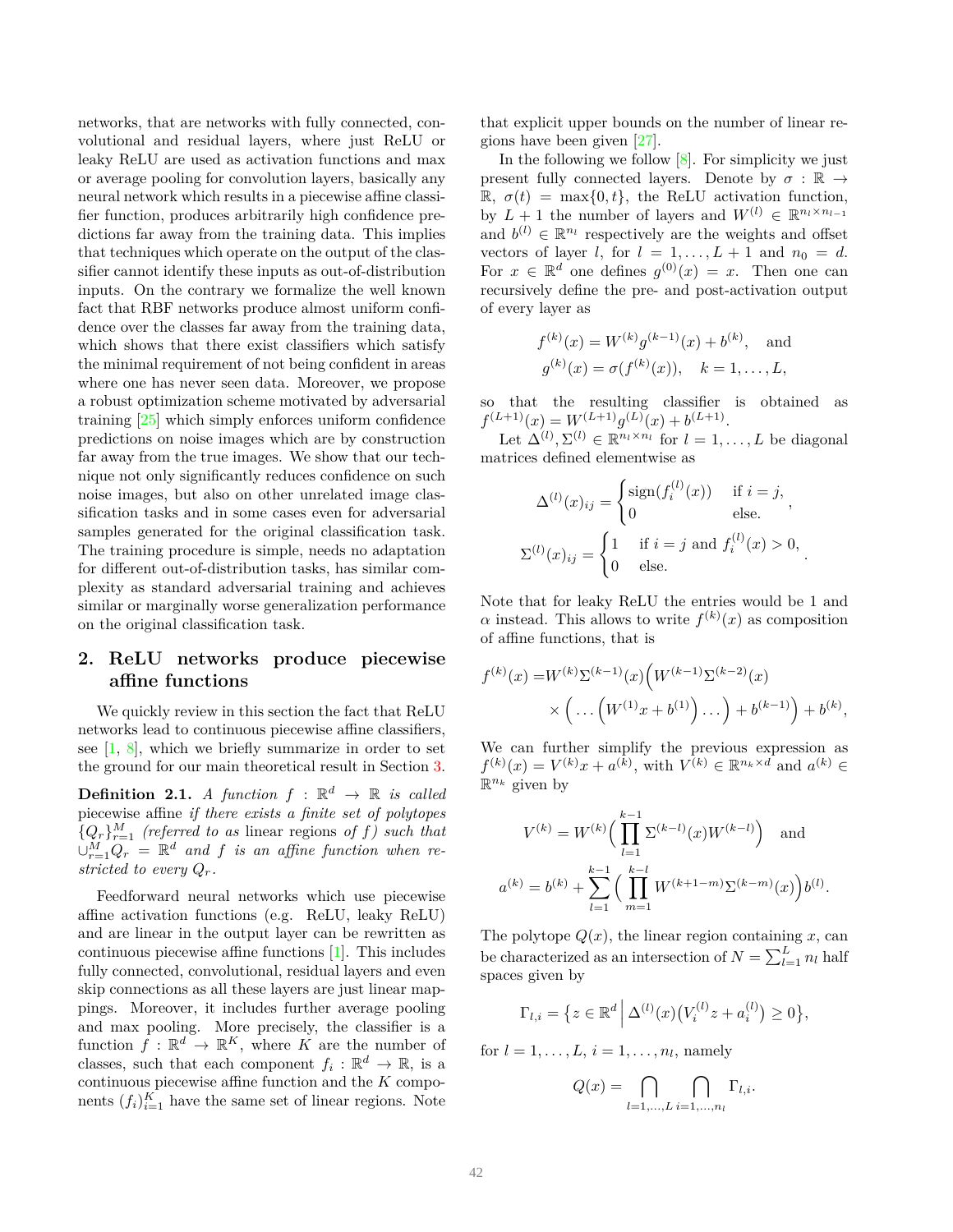Note that *N* is also the number of hidden units of the network. Finally, we can write

$$
f^{(L+1)}(z)\Big|_{Q(x)} = V^{(L+1)}z + a^{(L+1)},
$$

which is the affine restriction of  $f$  to  $Q(x)$ .

# **3. Why ReLU networks produce high confidence predictions far away from the training data**

With the explicit description of the piecewise linear classifier resulting from a ReLU type network from Section 2, we can now formulate our main theorem. It shows that, as long a very mild condition on the network holds, for any  $\epsilon > 0$  one can always find for (almost) **all** directions an input *z* far away from the training data which realizes a confidence of  $1 - \epsilon$  on z for a certain class. However, before we come to this result, we first need a technical lemma needed in the proof, which uses that all linear regions are polytopes and thus convex sets.

**Lemma 3.1.** Let  $\{Q_i\}_{i=1}^R$  be the set of linear regions *associated to the ReLU-classifier*  $f : \mathbb{R}^d \to \mathbb{R}^K$ *. For*  $any \; x \in \mathbb{R}^d$  *there exists*  $\alpha \in \mathbb{R}$  *with*  $\alpha > 0$  *and*  $t \in$  $\{1, \ldots, R\}$  *such that*  $\beta x \in Q_t$  *for all*  $\beta \geq \alpha$ *.* 

All the proofs can be found in the supplementary material. Using Lemma 3.1 we can now state our first main result.

**Theorem 3.1.** *Let*  $\mathbb{R}^d = \bigcup_{l=1}^R Q_l$  *and*  $f(x) = V^l x + a^l$ *be the piecewise affine representation of the output of a*  $ReLU$  *network on*  $Q_l$ *. Suppose that*  $V^l$  *does not contain identical rows for all*  $l = 1, \ldots, R$ *, then for almost any*  $x \in \mathbb{R}^d$  *and*  $\epsilon > 0$  *there exists an*  $\alpha > 0$  *and a class*  $k \in \{1, \ldots, K\}$  *such that for*  $z = \alpha x$  *it holds* 

$$
\frac{e^{f_k(z)}}{\sum_{r=1}^K e^{f_r(z)}} \ge 1 - \epsilon.
$$
  
over, 
$$
\lim_{\alpha \to \infty} \frac{e^{f_k(\alpha x)}}{\sum_{r=1}^K e^{f_r(\alpha x)}} = 1.
$$

*More* 

Please note that the condition that for a region the linear part  $V^l$  need not contain two identical rows is very weak. It is hardly imaginable that this is ever true for a normally trained network unless the output of the network is constant anyway. Even if it is true, it just invalidates the assertion of the theorem for the points lying in this region. Without explicitly enforcing this condition it seems impossible that this is true for all possible asymptotic regions extending to infinity (see Figure 1). However, it is also completely open how



**Figure 1:** A decomposition of  $\mathbb{R}^2$  into a finite set of polytopes for a two-hidden layer ReLU network. The outer polytopes extend to infinity. This is where ReLU networks realize arbitrarily high confidence predictions. The picture is produced with the code of [17].

this condition could be enforced during training of the network.

The result implies that for ReLU networks there exist infinitely many inputs which realize arbitrarily high confidence predictions of the networks. It is easy to see that the temperature rescaling of the softmax,  $e^{f_k(x)/T}$  $\frac{e^{ik(x)}-1}{\sum_{l=1}^K e^{f_l(x)/T}}$ , for temperature  $T > 0$ , as used in [24], will not be able to detect these cases, in particular since the first step of the method in [24] consists of going in the direction of increasing confidence. Also it is obvious that using a reject option in the classifier, see e.g.  $[3]$ , will not help to detect these instances either. The result is negative in the sense that it looks like that without modifying the architecture of a ReLU network it is impossible to prevent this phenomenon. Please note that from the point of view of Bayesian decision theory the softmax function is the correct transfer function [21] for the cross-entropy loss turning the classifier output  $f_k(x)$  into an estimate  $P(Y = k | x, f) = \frac{e^{f_k(x)}}{\sum_{k=1}^{K} f_k(x)}$  $\frac{e^{j k(x)}}{\sum_{l=1}^{K} e^{f_l(x)}}$  for

the conditional probability at *x*.

While the previous result seems not to be known, the following result is at least qualitatively known [11] but we could not find a reference for it. In contrast to the ReLU networks it turns out that Radial Basis Function (RBF) networks have the property to produce approximately uniform confidence predictions far away from the training data. Thus there exist classifiers which satisfy the minimal requirement which we formulated in Section 1. In the following theorem we explicitly quantify what "far away" means in terms of parameters of the RBF classifier and the training data.

**Theorem 3.2.** *Let*  $f_k(x) = \sum_{l=1}^{N} \alpha_{kl} e^{-\gamma ||x-x_l||_2^2}, k =$ 1*, . . . , K be a RBF-network trained with cross-entropy loss on the training data*  $(x_i, y_i)_{i=1}^N$ . We define  $r_{\min} =$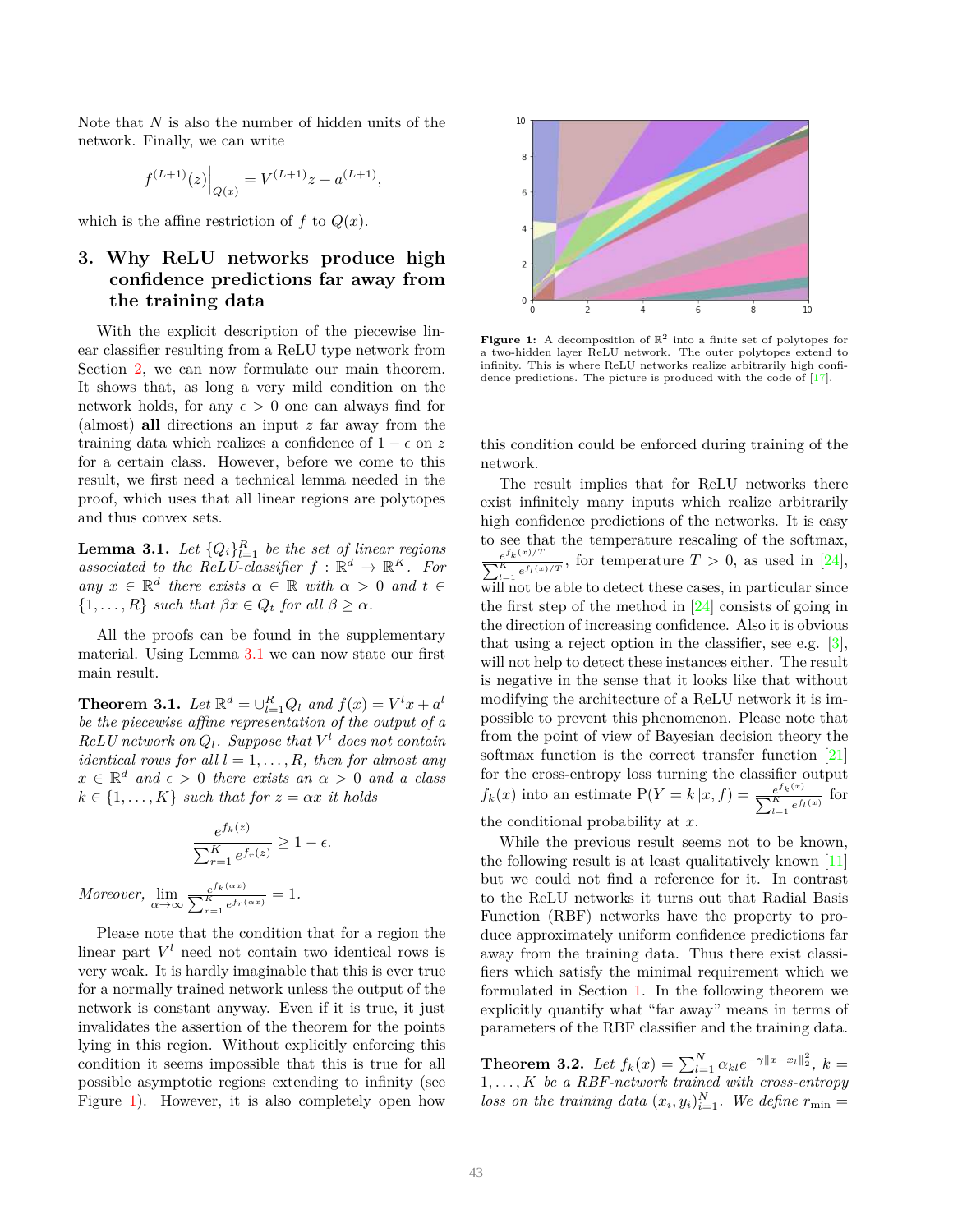$\min_{l=1,...,N} ||x - x_l||_2$  and  $\alpha = \max_{r,k} \sum_{l=1}^{N} |\alpha_{rl} - \alpha_{kl}|$ . If  $\epsilon > 0$  *and* 

$$
r_{\min}^2 \ge \frac{1}{\gamma} \log \left( \frac{\alpha}{\log(1 + K\epsilon)} \right),\,
$$

*then for all*  $k = 1, \ldots, K$ *,* 

$$
\frac{1}{K} - \epsilon \le \frac{e^{f_k(x)}}{\sum_{r=1}^K e^{f_r(x)}} \le \frac{1}{K} + \epsilon.
$$

We think that it is a very important open problem to realize a similar result as in Theorem 3.2 for a class of neural networks. Note that arbitrarily high confidence predictions for ReLU networks can be obtained only if the domain is unbounded e.g.  $\mathbb{R}^d$ . However, images are contained in  $[0, 1]^d$  and thus Theorem 3.1 does not directly apply, even though the technique can in principle be used to produce high-confidence predictions (see experiments in the supplement). In the next section we propose a novel training scheme enforcing low confidence predictions on inputs far away from the training data.

### **4. Adversarial Confidence Enhanced Training**

In this section we suggest a simple way to adjust the confidence estimation of a neural network far away from the training data, not necessarily restricted to ReLU networks studied in Theorem 3.1. Theorem 3.1 tells us that for ReLU networks a post-processing of the softmax scores is not sufficient to avoid high-confidence predictions far away from the training data - instead there seem to be two potential ways to tackle the problem: a) one uses an extra generative model either for the in-distribution or for the out-distribution or b) one modifies directly the network via an adaptation of the training process so that uniform confidence predictions are enforced far away from the training data. As recently problems with generative models have been pointed out which assign high confidence to samples from the out-distribution  $[28]$  and thus a) seems less promising we explore approach b).

We assume that it is possible to characterize a distribution of data points  $p_{\text{out}}$  on the input space for which we are sure that they do not belong to the true distribution  $p_{\text{in}}$  resp. the set of the intersection of their supports has zero or close to zero probability mass. An example of such an out-distribution  $p_{\text{out}}$  would be the uniform distribution on  $[0,1]^{w \times h}$   $(w \times h)$  gray scale images) or similar noise distributions. Suppose that the in-distribution consists of certain image classes like handwritten digits, then the probability mass of all images of handwritten digits under the *p*out is zero (if it is really a low-dimensional manifold) or close to zero.

In such a setting the training objective can be written as a sum of two losses:

$$
\frac{1}{N} \sum_{i=1}^{N} L_{CE}(y_i, f(x_i)) + \lambda \mathbb{E}[L_{p_{\text{out}}}(f, Z)], \qquad (1)
$$

where  $(x_i, y_i)_{i=1}^N$  is the i.i.d. training data, *Z* has distribution  $p_{\text{out}}$  and

$$
L_{CE}(y_i, f(x_i)) = -\log\left(\frac{e^{f_{y_i}(x_i)}}{\sum_{k=1}^{K} e^{f_k(x_i)}}\right)
$$
 (2)

$$
L_{p_{\text{out}}}(f,z) = \max_{l=1,\dots,K} \log \left( \frac{e^{f_l(z)}}{\sum_{k=1}^K e^{f_k(z)}} \right). \tag{3}
$$

*LCE* is the usual cross entropy loss on the original classification task and  $L_{p_{\text{out}}}(f, z)$  is the maximal log confidence over all classes where the confidence of class *l* is given by,  $\frac{e^{f_l(z)}}{\sum_{K}^{K} f_l(z)}$  $\sum_{k=1}^{\mathcal{C}^{H}} e^{f_k(z)}$ , with the softmax function as the link function. The full loss can be easily minimized by using SGD with batchsize *B* for the original data and adding  $[\lambda B]$  samples from  $p_{\text{out}}$  on which one enforces a uniform distribution over the labels. We call this process in the following *confidence enhancing data augmentation (CEDA)*. We note that in a concurrent paper [16] the same scheme has been proposed, where they use as *p*out existing large image datasets, whereas we favor an agnostic approach where  $p_{\text{out}}$  models a certain "noise" distribution on images.

The problem with CEDA is that it might take too many samples to enforce low confidence on the whole out-distribution. Moreover, it has been shown in the area of adversarial manipulation that data augmentation is not sufficient for robust models and we will see in Section 5 that indeed CEDA models still produce high confidence predictions in a neighborhood of noise images. Thus, we propose to use ideas from robust optimization similar to adversarial training which [34, 11, 25] apply to obtain robust networks against adversarial manipulations. Thus we are enforcing low confidence not only at the point itself but actively minimize the worst case in a neighborhood of the point. This leads to the following formulation of *adversarial confidence enhancing training (ACET)*

$$
\frac{1}{N} \sum_{i=1}^{N} L_{CE}(y_i, f(x_i)) + \lambda \mathbb{E} \Big[ \max_{\|u - Z\|_p \le \epsilon} L_{p_{\text{out}}}(f, u) \Big],
$$
\n(4)

where in each SGD step one solves (approximately) for a given  $z \sim p_{\text{out}}$  the optimization problem:

$$
\max_{\|u-z\|_p \le \epsilon} L_{p_{\text{out}}}(f, u). \tag{5}
$$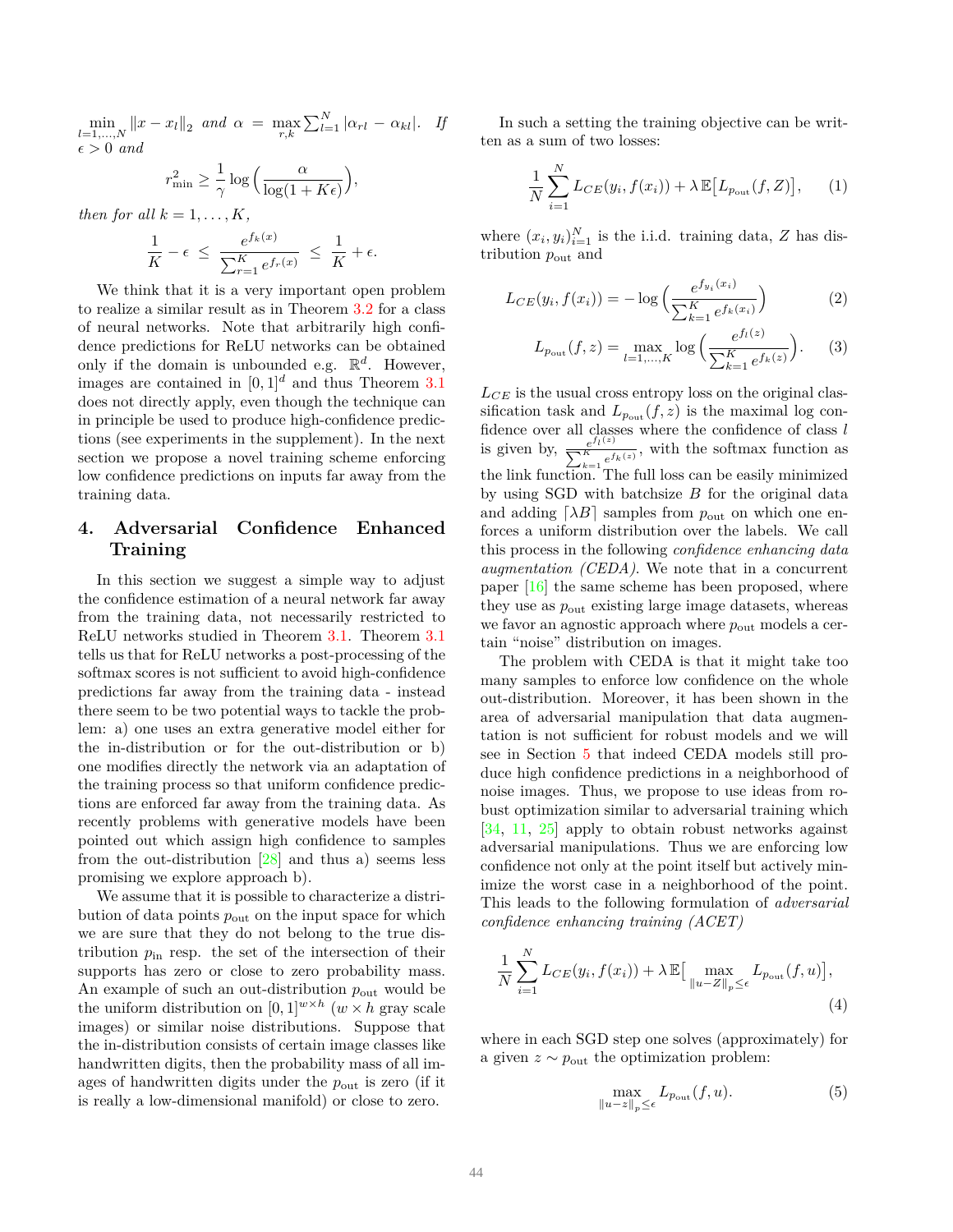In this paper we use always  $p = \infty$ . Note that if the distributions  $p_{\text{out}}$  and  $p_{\text{in}}$  have joint support, the maximum in (5) could be obtained at a point in the support of the true distribution. However, if *p*out is a generic noise distribution like uniform noise or a smoothed version of it, then the number of cases where this happens has probability mass close to zero under  $p_{\text{out}}$  and thus does not negatively influence in (4) the loss *LCE* on the true distribution. The optimization of ACET in (4) can be done using an adapted version of the PGD method of [25] for adversarial training where one performs projected gradient descent (potentially for a few restarts) and uses the *u* realizing the worst loss for computing the gradient. The resulting samples are more informative and thus lead to a faster and more significant reduction of high confidence predictions far away from the training data. We use  $\epsilon = 0.3$  for all datasets. We present in Figure 2 and 3 for MNIST and CIFAR-10 a few noise images together with their adversarial modification *u* generated by applying PGD to solve (5). One can observe that the generated images have no structure resembling images from the in-distribution.

### **5. Experiments**

In the evaluation, we follow  $[15, 24, 22]$  by training on one dataset and evaluating the confidence on other out of distribution datasets and noise images. In contrast to [24, 22] we neither use a different parameter set for each test dataset [24] nor do we use one of the test datasets during training [22]. More precisely, we train on MNIST, SVHN, CIFAR-10 and CIFAR-100, where we use the LeNet architecture on MNIST taken from [25] and a ResNet architecture [13] for the other datasets. We also use standard data augmentation which includes random crops for all datasets and random mirroring for CIFAR-10 and CIFAR-100. For the generation of out-of-distribution images from *p*out we proceed as follows: half of the images are generated by randomly permuting pixels of images from the training set and half of the images are generated uniformly at random. Then we apply to these images a Gaussian filter with standard deviation  $\sigma \in [1.0, 2.5]$  as lowpass filter to have more low-frequency structure in the noise. As the Gaussian filter leads to a contrast reduction we apply afterwards a global rescaling so that the maximal range of the image is again in [0*,* 1].

**Training:** We train each model normally (plain), with confidence enhancing data augmentation (CEDA) and with adversarial confidence enhancing training (ACET). It is well known that weight decay alone reduces overconfident predictions. Thus we use weight decay with regularization parameter  $5 \cdot 10^{-4}$  for all models leading to a strong baseline (plain). For CEDA

(1) and ACET (4) we both use  $\lambda = 1$ , that means 50% of the samples in each batch are from the original training set and 50% are noise samples as described before. For ACET we use  $p = \infty$  and  $\epsilon = 0.3$  and optimize with PGD [25] using 40 iterations and stepsize 0*.*0075 for all datasets. All models are trained for 100 epochs with ADAM [18] on MNIST and SGD+momentum for SVHN/CIFAR-10/CIFAR-100. The initial learning rate is 10−<sup>3</sup> for MNIST and 0*.*1 for SVHN/CIFAR-10 and it is reduced by a factor of 10 at the 50th, 75th and 90th of the in total 100 epochs. More results and details can be found in the supplementary material. The code is available at https://github.com/max-andr/ relu\_networks\_overconfident.

**Evaluation:** We report for each model (plain, CEDA, ACET) the test error and the mean maximal confidence (for each point this is  $\max_{k=1,\dots,K} \frac{e^{f_k(x)}}{\sum_{k=1}^{K} f_k(x)}$  $\frac{e^{j k(x)}}{\sum_{l=1}^{K} e^{f_l(x)}}$ denoted as MMC, on the test set. In order to evaluate how well we reduce the confidence on the outdistribution, we use four datasets on CIFAR-10 [19] and SVHN [29] (namely among CIFAR-10, CIFAR-100, SVHN, ImageNet-, which is a subset of ImageNet where we removed classes similar to CIFAR-10, and the classroom subset of LSUN [39] we use the ones on which we have *not* trained) and for MNIST we evaluate on EMNIST [7], a grayscale version of CIFAR-10 and Fashion MNIST [38]. Additionally, we show the evaluation on noise, adversarial noise and adversarial samples. The noise is generated in the same way as the noise we use for training. For adversarial noise, where we maximize the maximal confidence over all classes (see  $L_{p_{\text{out}}}(f, z)$  in (3)), we use PGD with 200 iterations and stepsize 0.0075 in the  $\epsilon$  ball wrt the  $\left\| \cdot \right\|_{\infty}$ -norm with  $\epsilon = 0.3$  (same as in training). Note that for training we use only 40 iterations, so that the attack at test time is significantly stronger. Finally, we check also the confidence on adversarial samples computed for the test set of the in-distribution dataset using 80 iterations of PGD with  $\epsilon = 0.3$ , stepsize 0.0075 for MNIST and  $\epsilon = 0.1$ , stepsize 0.0025 for the other datasets. The latter two evaluation modalities are novel compared to  $[15, 24, 22]$ . The adversarial noise is interesting as it actively searches for images which still yield high confidence in a neighborhood of a noise image and thus is a much more challenging than the pure evaluation on noise. Moreover, it potentially detects an over-adaptation to the noise model used during training in particular in CEDA. The evaluation on adversarial samples is interesting as one can hope that the reduction of the confidence for out-of-distribution images also reduces the confidence of adversarial samples as typically adversarial samples are off the data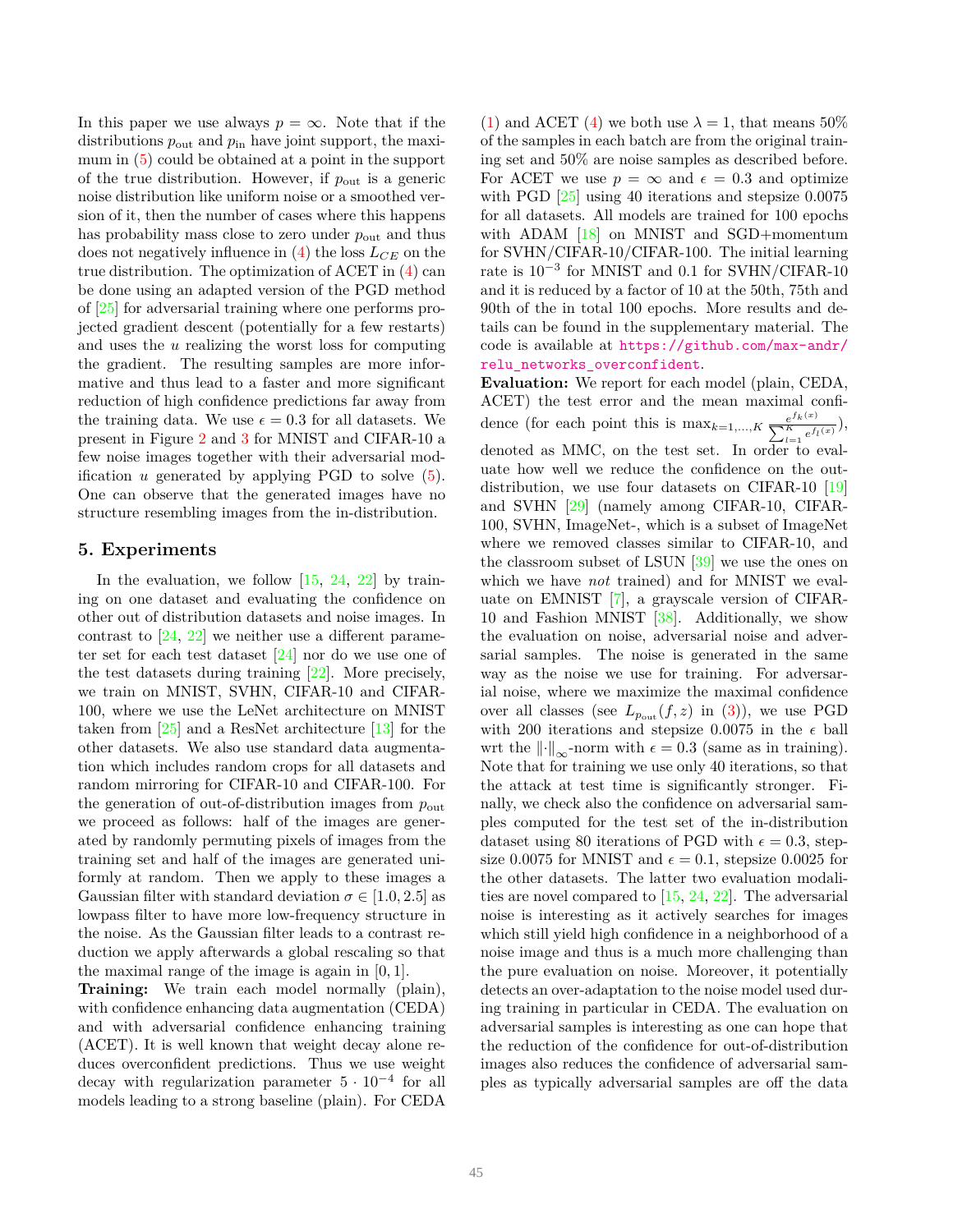

Figure 2: Top row: our generated noise images based on uniform noise resp. permuted MNIST together with a Gaussian filter and contrast rescaling. Bottom row: for each noise image from above we generate the corresponding adversarial noise image using PGD with 40 iterations maximizing the second part of the loss in ACET for the plain model. Note that neither in the noise images nor in the adversarially modified ones there is structure similar to a MNIST image. For ACET and CEDA it is very difficult to generate adversarial noise images for the fully trained models thus we omit them.



Figure 3: Top row: our generated noise images based on uniform noise resp. permuted MNIST together with a Gaussian filter and contrast rescaling (similar to Figure 2). Bottom rows: the corresponding adversarial images for the plain, CEDA, and ACET models. Neither the noise nor the adversarial noise images show similarity to CIFAR-10 images.

manifold [33] and thus are also out-of-distribution samples (even though their distance to the true distribution is small). Note that our models have never seen adversarial samples during training, they only have been trained using the adversarial noise. Nevertheless our ACET model can reduce the confidence on adversarial samples. As evaluation criteria we use the average confidence, the area under the ROC curve (AUC) where we use the confidence as a threshold for the detection problem (in-distribution vs. out-distribution). Moreover, we report in the same setting the false positive rate (FPR) when the true positive rate (TPR) is fixed to 95%. All results can be found in Table 1.

**Main Results:** In Table 1, we show the results of plain (normal training), CEDA and ACET. First of all, we observe that there is almost no difference between the test errors of all three methods. Thus improving the confidence far away from the training data does

not impair the generalization performance. We also see that the plain models always produce high confidence predictions on noise images and completely fail on adversarial noise. CEDA produces low confidence on noise images but mostly fails on adversarial noise which was to be expected as similar findings have been made for the creation of adversarial samples. Only ACET consistently produces low confidence predictions on adversarial noise and has high AUROC. For the out-of-distribution datasets CEDA and ACET improve most of the time the maximum confidence and the AU-ROC, sometimes with very strong improvements like on MNIST evaluated on FMNIST or SVHN evaluated on LSUN. However, one observes that it is more difficult to reduce the confidence for related tasks e.g. MNIST evaluated on EMNIST or CIFAR-10 evaluated on LSUN, where the image structure is more similar. Finally, an interesting outcome is that ACET reduces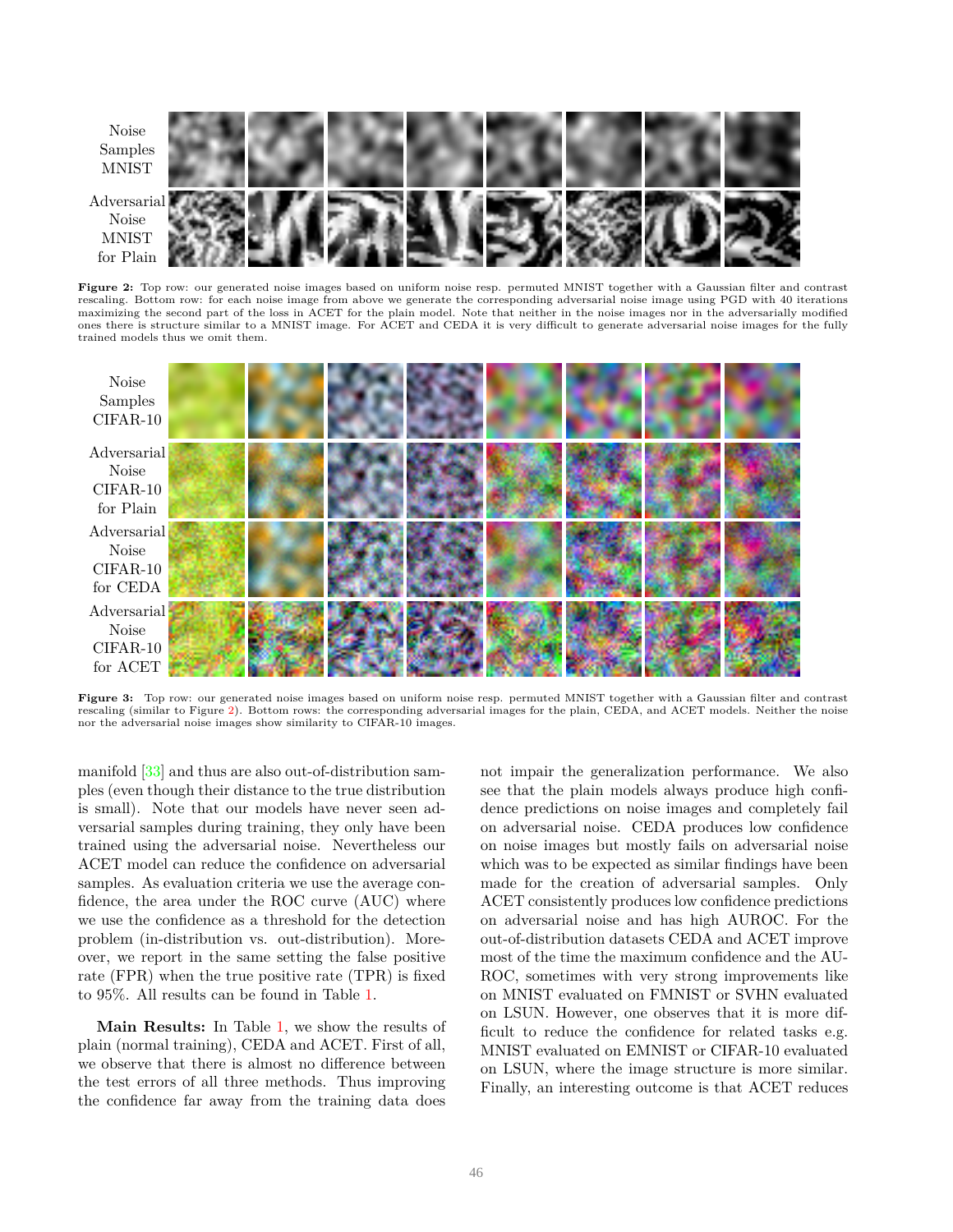| Trained on                | Plain (TE: $0.51\%$ )       |              |               |                      | CEDA (TE: 0.74%)       |        | ACET (TE: 0.66%)     |              |        |  |
|---------------------------|-----------------------------|--------------|---------------|----------------------|------------------------|--------|----------------------|--------------|--------|--|
| <b>MNIST</b>              | <b>MMC</b>                  | <b>AUROC</b> | FPR@95        | <b>MMC</b>           | <b>AUROC</b>           | FPR@95 | $\operatorname{MMC}$ | <b>AUROC</b> | FPR@95 |  |
| <b>MNIST</b>              | 0.991                       |              |               | 0.987                |                        |        | 0.986                |              |        |  |
| <b>FMNIST</b>             | 0.654                       | 0.972        | 0.121         | 0.373                | 0.994                  | 0.027  | 0.239                | 0.998        | 0.003  |  |
| <b>EMNIST</b>             | 0.821                       | 0.883        | 0.374         | 0.787                | 0.895                  | 0.358  | 0.752                | 0.912        | 0.313  |  |
| $gr\overline{ayCIFAR-10}$ | 0.492                       | 0.996        | 0.003         | $0.105\,$            | 1.000                  | 0.000  | 0.101                | 1.000        | 0.000  |  |
| <b>Noise</b>              | 0.463                       | 0.998        | 0.000         | 0.100                | 1.000                  | 0.000  | 0.100                | 1.000        | 0.000  |  |
| Adv. Noise                | 1.000                       | 0.031        | 1.000         | $\overline{0.102}$   | 0.998                  | 0.002  | 0.162                | 0.992        | 0.042  |  |
| Adv. Samples              | 0.999                       | 0.358        | 0.992         | 0.987                | 0.549                  | 0.953  | 0.854                | 0.692        | 0.782  |  |
| Trained on                | Plain (TE: 3.53%)           |              |               |                      | CEDA (TE: 3.50%)       |        | ACET (TE: 3.52%)     |              |        |  |
| <b>SVHN</b>               | <b>MMC</b>                  | <b>AUROC</b> | FPR@95        | <b>MMC</b>           | <b>AUROC</b>           | FPR@95 | <b>MMC</b>           | <b>AUROC</b> | FPR@95 |  |
| <b>SVHN</b>               | 0.980                       |              |               | 0.977                |                        |        | 0.978                |              |        |  |
| $CIFAR-10$                | 0.732                       | 0.938        | 0.348         | 0.551                | 0.960                  | 0.209  | 0.435                | 0.973        | 0.140  |  |
| $CIFAR-100$               | 0.730                       | 0.935        | 0.350         | 0.527                | 0.959                  | 0.205  | 0.414                | 0.971        | 0.139  |  |
| <b>LSUN CR</b>            | 0.722                       | 0.945        | 0.324         | 0.364                | 0.984                  | 0.084  | 0.148                | 0.997        | 0.012  |  |
| Imagenet-                 | 0.725                       | 0.939        | 0.340         | 0.574                | 0.955                  | 0.232  | 0.368                | 0.977        | 0.113  |  |
| Noise                     | 0.720                       | 0.943        | 0.325         | 0.100                | 1.000                  | 0.000  | 0.100                | 1.000        | 0.000  |  |
| Adv. Noise                | 1.000                       | 0.004        | 1.000         | 0.946                | 0.062                  | 0.940  | 0.101                | 1.000        | 0.000  |  |
| Adv. Samples              | 1.000                       | 0.004        | 1.000         | 0.995                | 0.009                  | 0.994  | 0.369                | 0.778        | 0.279  |  |
| Trained on                | Plain (TE: 8.87%)           |              |               | CEDA (TE: 8.87%)     |                        |        | ACET (TE: 8.44%)     |              |        |  |
| CIFAR-10                  | <b>MMC</b>                  | <b>AUROC</b> | FPR@95        | $\operatorname{MMC}$ | <b>AUROC</b>           | FPR@95 | MMC                  | <b>AUROC</b> | FPR@95 |  |
| $CIFAR-10$                | 0.949                       |              |               | 0.946                |                        |        | 0.948                |              |        |  |
| <b>SVHN</b>               | 0.800                       | 0.850        | 0.783         | 0.327                | 0.978                  | 0.146  | 0.263                | 0.981        | 0.118  |  |
| $CIFAR-100$               | 0.764                       | 0.856        | 0.715         | 0.761                | 0.850                  | 0.720  | 0.764                | 0.852        | 0.711  |  |
| <b>LSUN CR</b>            | 0.738                       | 0.872        | 0.667         | 0.735                | 0.864                  | 0.680  | 0.745                | 0.858        | 0.677  |  |
| Imagenet-                 | 0.757                       | 0.858        | 0.698         | 0.749                | 0.853                  | 0.704  | 0.744                | 0.859        | 0.678  |  |
| <b>Noise</b>              | 0.825                       | 0.827        | 0.818         | 0.100                | 1.000                  | 0.000  | 0.100                | 1.000        | 0.000  |  |
| Adv. Noise                | 1.000                       | 0.035        | 1.000         | 0.985                | 0.032                  | 0.983  | 0.112                | 0.999        | 0.008  |  |
| Adv. Samples              | 1.000                       | 0.034        | 1.000         | 1.000                | 0.014                  | 1.000  | 0.633                | 0.512        | 0.590  |  |
| Trained on                | Plain (TE: 31.97%)          |              |               | CEDA (TE: 32.74%)    |                        |        | ACET (TE: 32.24%)    |              |        |  |
| <b>CIFAR-100</b>          | $\ensuremath{\mathsf{MMC}}$ | <b>AUROC</b> | $\rm{FPR@95}$ | MMC                  | $\operatorname{AUROC}$ | FPR@95 | $\operatorname{MMC}$ | <b>AUROC</b> | FPR@95 |  |
| $CIFAR-100$               | 0.751                       |              |               | 0.734                |                        |        | 0.728                |              |        |  |
| <b>SVHN</b>               | 0.570                       | 0.710        | 0.865         | 0.290                | 0.874                  | 0.410  | 0.234                | 0.912        | 0.345  |  |
| $CIFAR-10$                | 0.560                       | 0.718        | 0.856         | 0.547                | 0.711                  | 0.855  | 0.530                | 0.720        | 0.860  |  |
| <b>LSUN CR</b>            | 0.592                       | 0.690        | 0.887         | 0.581                | 0.678                  | 0.887  | 0.554                | 0.698        | 0.881  |  |
| Imagenet-                 | 0.531                       | 0.744        | 0.827         | 0.504                | 0.749                  | 0.808  | 0.492                | 0.752        | 0.819  |  |
| <b>Noise</b>              | 0.614                       | 0.672        | 0.928         | $\overline{0.010}$   | 1.000                  | 0.000  | 0.010                | 1.000        | 0.000  |  |
| Adv. Noise                | 1.000                       | 0.000        | 1.000         | 0.985                | 0.015                  | 0.985  | 0.013                | 0.998        | 0.003  |  |
| Adv. Samples              | 0.999                       | 0.010        | 1.000         | 0.999                | 0.012                  | 1.000  | 0.863                | 0.267        | 0.975  |  |

**Table 1:** On the four datasets MNIST, SVHN, CIFAR-10, and CIFAR-100, we train three models: Plain, CEDA and ACET. We evaluate them on out-of-distribution samples (other image datasets, noise, adversarial noise and adversarial samples built from the test set on which was trained). We report test error of all models and show the mean maximum confidence (MMC) on the in- and out-distribution samples (lower is better for out-distribution samples), the AUC of the ROC curve (AUROC) for the discrimination between in- and out-distribution based on confidence value (higher is better), and the FPR at 95% true positive rate for the same problem (lower is better).

the confidence on adversarial examples, see Figure 4 for an illustration, and achieves on MNIST very high AU-ROC values so that one can detect adversarial examples via thresholding the confidence. Obviously, plain and CEDA fail on this task. The good performance of ACET is to some extent unexpected as we just bias the model towards uniform confidence over all classes far away from the training data, but adversarial examples are still close to the original image. In summary, ACET does improve confidence estimates significantly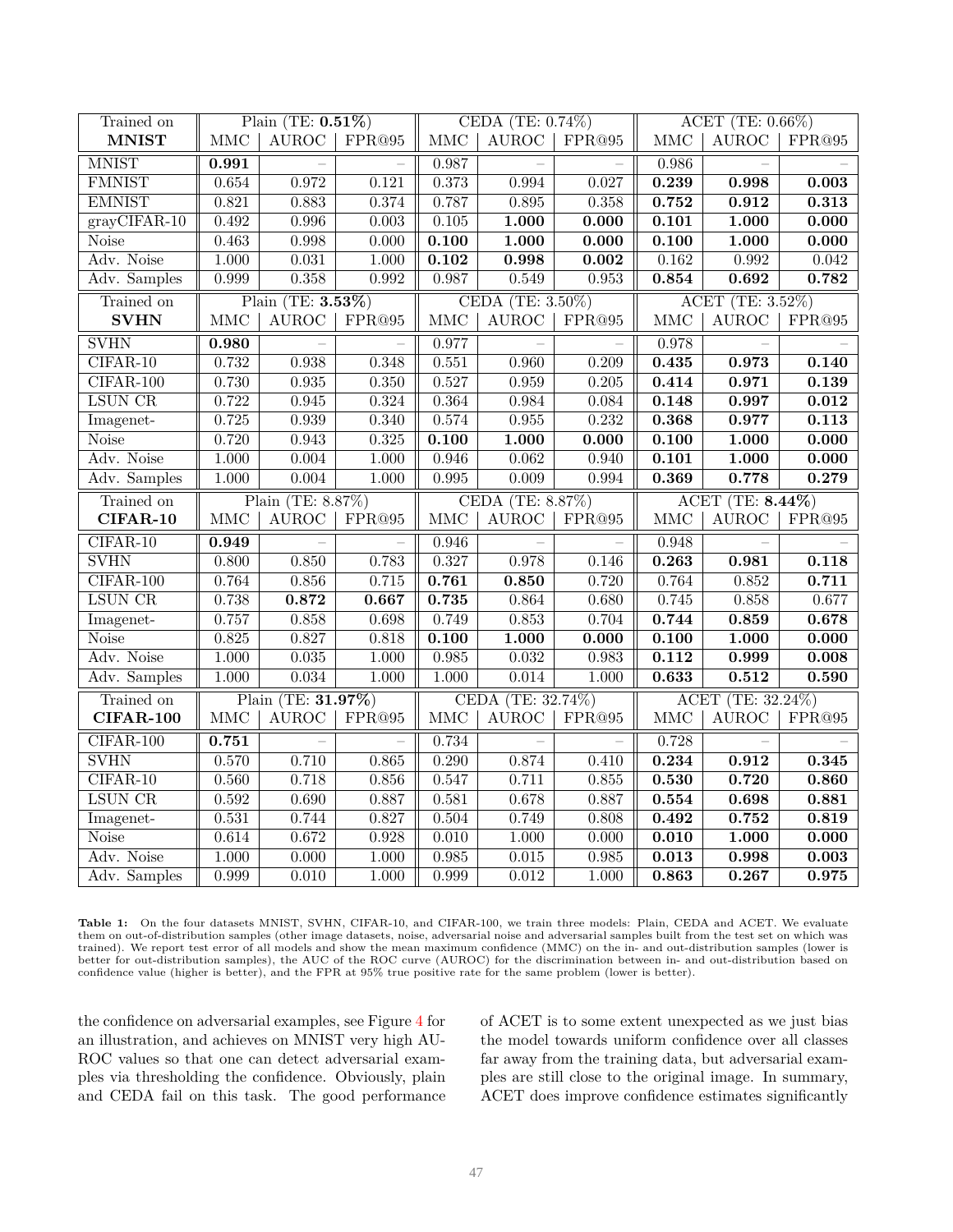|                 |                     |       | Plain    |           | $\operatorname{ACET}$ |          |          |           |
|-----------------|---------------------|-------|----------|-----------|-----------------------|----------|----------|-----------|
|                 | <b>MNIST</b>        | SVHN  | CIFAR-10 | CIFAR-100 | <b>MNIST</b>          | SVHN     | CIFAR-10 | CIFAR-100 |
| Median $\alpha$ | G.I                 | 28.1  | 8.1      | $9.9\,$   | $10^6$                | 49.8     | 45.3     | 9.9       |
| % overconfident | $98.\overline{7\%}$ | 99.9% | 99.9%    | 99.8%     | $0.0\%$               | $50.2\%$ | $3.4\%$  | $0.0\%$   |

**Table 2:** We evaluate all trained models on uniform random inputs scaled by a constant  $\alpha \geq 1$  (note that the resulting inputs will not constitute valid images anymore, since in most cases they exceed the  $[0,1]^d$  box). We find the minimum  $\alpha$  such that the models outputs 99.9% confidence on them, and report the median over 10 000 trials. As predicted by Theorem 3.1 we observe that it is always possible to obtain overconfident predictions just by scaling inputs by some constant *α*, and for plain models this constant is smaller than for ACET. For MNIST the value of *α* was so high that we ran into numerical problems. **Second row:** we show the percentage of overconfident predictions (higher than 95% confidence) when projecting back the *α*-rescaled uniform noise images back to [0*,* 1]*<sup>d</sup>* . One observes that there are much less overconfident predictions for the ACET models compared to standard training.



Figure 4: Histogram of confidence values (logarithmic scale) of adversarial samples for MNIST test points. ACET is the only model where most adversarial samples have very low confidence. Note, however that the ACET model has not been trained on adversarial samples of MNIST, but only on adversarial noise.

compared to the plain but also compared to CEDA, in particular on adversarial noise and adversarial examples. In particular, its very good effect also on adversarial examples is an interesting side effect and shows in our opinion that the models have become more reliable.

**Far away high confidence predictions:** Theorem 3.1 states that ReLU networks always attain high confidence predictions far away from the training data. The two network architectures used in this paper are ReLU networks. It is thus interesting to investigate if the confidence-enhanced training CEDA or ACET makes it harder to reach high confidence than for the plain model. We do the following experiment: we take uniform random noise images *x* and then search for the smallest  $\alpha$  such that the classifier attains 99.9% confidence on *αx*. This is exactly the construction from Theorem 3.1 and the result can be found in Table 2.

We observe in Table 2 that indeed the required upscaling factor  $\alpha$  is significantly higher for CEDA and ACET than for the plain model which implies that our models also influence the network far away from the training data. Moreover, this also shows that even training methods explicitly aiming at counteracting the phenomenon of high confidence predictions far away from the training data, cannot prevent this.

### **6. Conclusion**

We have shown in this paper that the problem of arbitrarily high confidence predictions of ReLU networks far away from the training data cannot be avoided even with modifications like temperature rescaling [12]. It is an inherent problem of the neural network architecture and thus can only be resolved by changing the architecture. On the other hand we have shown that CEDA and in particular ACET are a good way to reach much better confidence estimates for image data. CEDA and ACET can be directly used for any model with little implementation overhead. For the future it would be desirable to have network architectures which have provably the property that far away from the training data the confidence is uniform over the classes: the network knows when it does not know.

### **Acknowledgements**

M.H. and J.B. acknowledge support from the BMBF through the Tübingen AI Center (FKZ:  $01IS18039A$ ) and by the DFG TRR 248, project number 389792660 and the DFG Excellence Cluster "Machine Learning - New Perspectives for Science", EXC 2064/1, project number 390727645.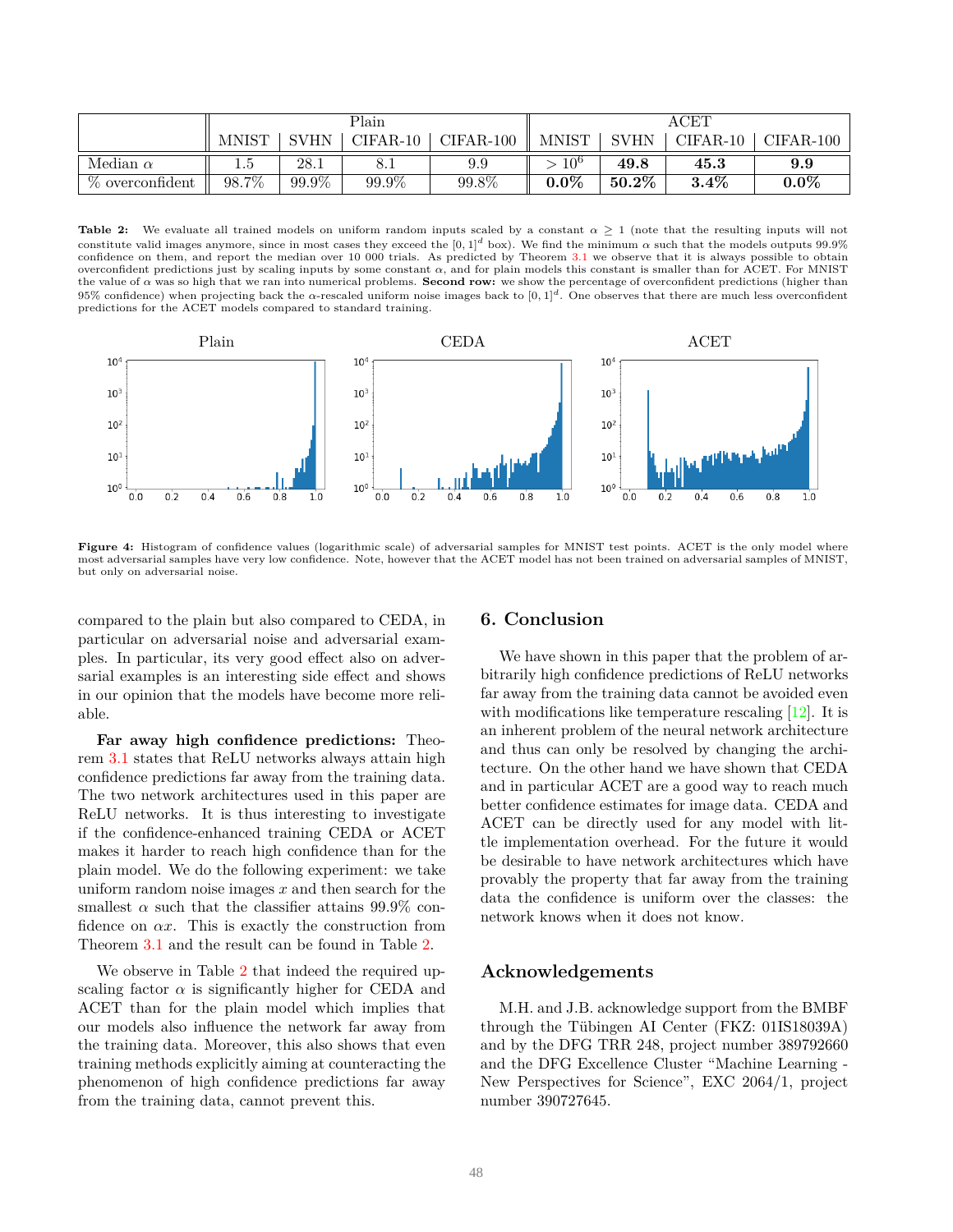### **References**

- [1] R. Arora, A. Basuy, P. Mianjyz, and A. Mukherjee. Understanding deep neural networks with rectified linear unit. In *ICLR*, 2018. 2
- [2] A. Athalye, N. Carlini, and D. Wagner. Obfuscated gradients give a false sense of security: Circumventing defenses to adversarial examples. In *ICML*, 2018. 1
- [3] P. Bartlett and M. H. Wegkamp. Classification with a reject option using a hinge loss. *JMLR*, 9:1823–1840, 2008. 3
- [4] A. Bendale and T. Boult. Towards open set deep networks. In *CVPR*, 2016. 1
- [5] N. Carlini and D. Wagner. Adversarial examples are not easily detected: Bypassing ten detection methods. In *ACM Workshop on Artificial Intelligence and Security*, 2017. 1
- [6] N. Carlini and D. Wagner. Towards evaluating the robustness of neural networks. In *IEEE Symposium on Security and Privacy*, 2017. 1
- [7] G. Cohen, S. Afshar, J. Tapson, and A. van Schaik. Emnist: an extension of mnist to handwritten letters. preprint, arXiv:1702.05373v2, 2017. 5
- [8] F. Croce and M. Hein. A randomized gradient-free attack on relu networks. In *GCPR*, 2018. 2
- [9] T. DeVries and G. W. Taylor. Learning confidence for out-of-distribution detection in neural networks. preprint, arXiv:1802.04865v1, 2018. 1
- [10] Y. Gal and Z. Ghahramani. Dropout as a bayesian approximation: Representing model uncertainty in deep learning. In *ICML*, 2016. 1
- [11] I. J. Goodfellow, J. Shlens, and C. Szegedy. Explaining and harnessing adversarial examples. In *ICLR*, 2015. 1, 3, 4
- [12] C. Guo, G. Pleiss, Y. Sun, and K. Weinberger. On calibration of modern neural networks. In *ICML*, 2017. 1, 8
- [13] K. He, X. Zhang, , S. Ren, and J. Sun. Deep residual learning for image recognition. In *CVPR*, pages 770– 778, 2016. 5
- [14] M. Hein and M. Andriushchenko. Formal guarantees on the robustness of a classifier against adversarial manipulation. In *NIPS*, 2017. 1
- [15] D. Hendrycks and K. Gimpel. A baseline for detecting misclassified and out-of-distribution examples in neural networks. In *ICLR*, 2017. 1, 5
- [16] D. Hendrycks, M. Mazeika, and T. Dietterich. Deep anomaly detection with outlier exposure. In *ICLR*, 2019. 1, 4
- [17] M. Jordan, U. Lewis, and A. G. Dimakis. Provable certificates for adversarial examples: Fitting a ball in the union of polytopes. *arXiv preprint, arXiv:1903.08778*, 2019. 3
- [18] D. P. Kingma and J. Ba. Adam: A method for stochastic optimization. *arXiv preprint arXiv:1412.6980*, 2014. 5
- [19] A. Krizhevsky. Learning multiple layers of features from tiny images. technical report, 2009. 5
- [20] B. Lakshminarayanan, A. Pritzel, and C. Blundell. Simple and scalable predictive uncertainty estimation using deep ensembles. In *NIPS*, 2017. 1
- [21] M. Lapin, M. Hein, and B. Schiele. Loss functions for top-k error: Analysis and insights. In *CVPR*, 2016. 3
- [22] K. Lee, H. Lee, K. Lee, and J. Shin. Training confidence-calibrated classifiers for detecting out-ofdistribution samples. In *ICLR*, 2018. 1, 5
- [23] C. Leibig, V. Allken, M. S. Ayhan, P. Berens, and S. Wahl. Leveraging uncertainty information from deep neural networks for disease detection. *Scientific Reports*, 7, 2017. 1
- [24] S. Liang, Y. Li, and R. Srikant. Enhancing the reliability of out-of-distribution image detection in neural networks. In *ICLR*, 2018. 1, 3, 5
- [25] A. Madry, A. Makelov, L. Schmidt, D. Tsipras, and A. Valdu. Towards deep learning models resistant to adversarial attacks. In *ICLR*, 2018. 1, 2, 4, 5
- [26] M. Mirman, T. Gehr, and M. Vechev. Differentiable abstract interpretation for provably robust neural networks. In *ICML*, 2018. 1
- [27] G. Montufar, R. Pascanu, K. Cho, and Y. Bengio. On the number of linear regions of deep neural networks. In *NIPS*, 2014. 2
- [28] E. Nalisnick, A. Matsukawa, Y. Whye Teh, D. Gorur, and B. Lakshminarayanan. Do deep generative models know what they don't know? preprint, arXiv:1810.09136v1, 2018. 1, 4
- [29] Y. Netzer, T. Wang, A. Coates, A. Bissacco, B. Wu, and A. Y. Ng. Reading digits in natural images with unsupervised feature learning. In *NIPS Workshop on Deep Learning and Unsupervised Feature Learning*, 2011. 5
- [30] A. Nguyen, J. Yosinski, and J. Clune. Deep neural networks are easily fooled: High confidence predictions for unrecognizable images. In *CVPR*, 2015. 1
- [31] A. Raghunathan, J. Steinhardt, and P. Liang. Certified defenses against adversarial examples. In *ICLR*, 2018. 1
- [32] P. F. S.-M. Moosavi-Dezfooli, A. Fawzi. Deepfool: a simple and accurate method to fool deep neural networks. In *CVPR*, pages 2574–2582, 2016. 1
- [33] D. Stutz, M. Hein, and B. Schiele. Disentangling adversarial robustness and generalization. In *CVPR*, 2019. 6
- [34] C. Szegedy, W. Zaremba, I. Sutskever, J. Bruna, D. Erhan, I. Goodfellow, and R. Fergus. Intriguing properties of neural networks. In *ICLR*, pages 2503–2511, 2014. 1, 4
- [35] A. Tewari and P. Bartlett. On the consistency of multiclass classification methods. *Journal of Machine Learning Research*, 8:1007–1025, 2007. 1
- [36] W. Wang, A. Wang, A. Tamar, X. Chen, and P. Abbeel. Safer classification by synthesis. preprint, arXiv:1711.08534v2, 2018. 1
- [37] E. Wong and J. Z. Kolter. Provable defenses against adversarial examples via the convex outer adversarial polytope. In *ICML*, 2018. 1